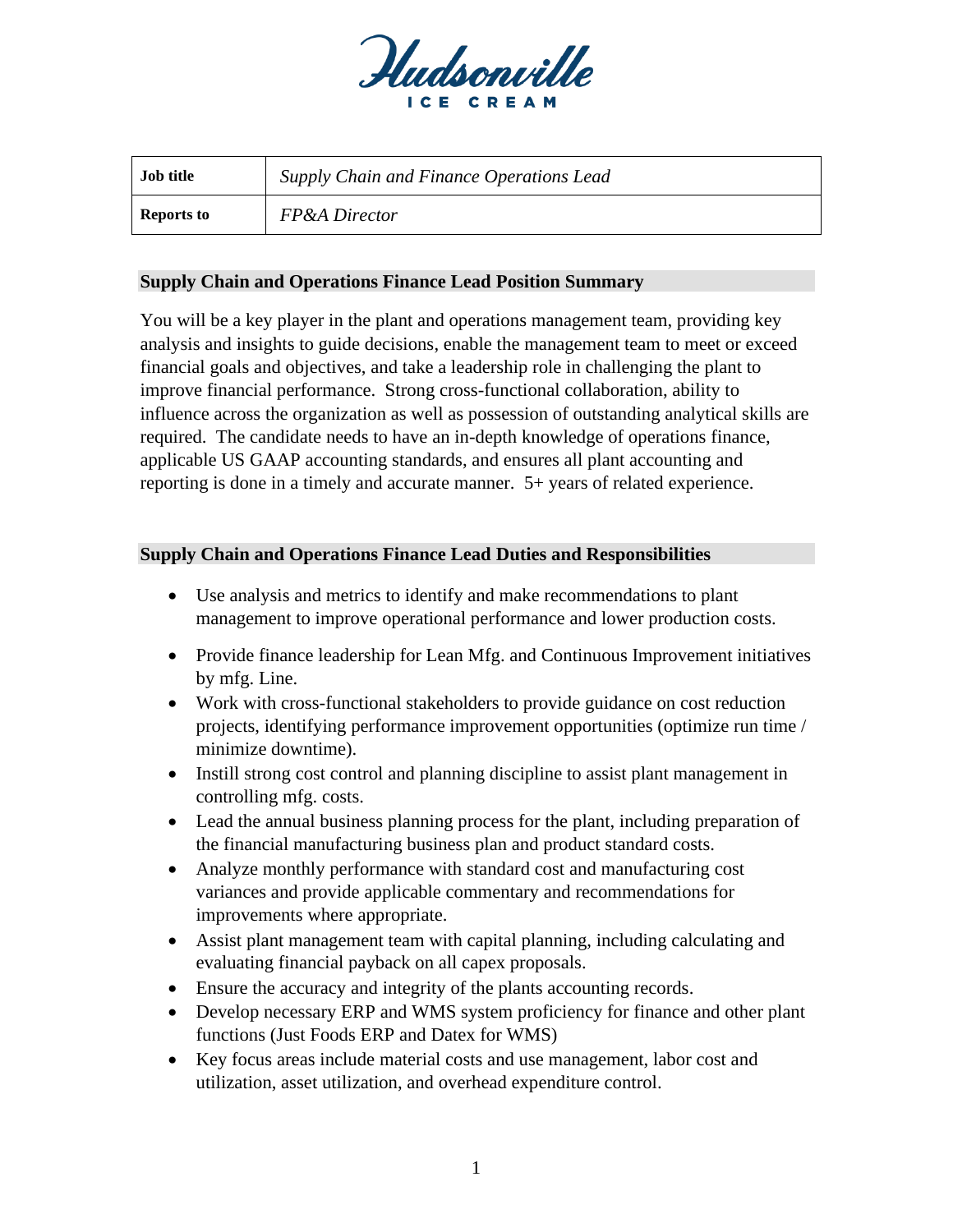

## **Disclaimer**

The above statements are intended to describe the general nature and level of work being performed by people assigned to this classification. They are not to be construed as an exhaustive list of all responsibilities, duties, and skills required of personnel so classified. All personnel may be required to perform duties outside of their normal responsibilities from time to time, as needed.

# **Supply Chain and Operations Finance Lead Qualifications**

- Bachelor's Degree in Accounting and/or Finance required.
- CMA or CPA preferred.
- Minimum 5 years professional experience in Finance or Accounting in a manufacturing environment.
- Experience with financial modeling.
- Fundamental knowledge of GAAP.
- Demonstrated ability to lead programs / projects.
- Proficiency with Microsoft Office applications (Excel, Word, Power point, Outlook, Teams) and familiarity with Power BI.
- Intermediate to advanced MS Excel skills (pivot tables, vlookups and other data manipulation formulas).
- Ability to identify areas for continuous improvement and/or cost reductions and making recommendations for enhancement.
- Ability to consolidate complex information into usable customer-oriented formats.
- Experience working closely with internal customers, peers, and effectively managing those relationships.
- Experience providing insightful analysis to business partners in response to business needs or opportunities.
- Ability to deal with ambiguity, change, and a fast-paced business environment.
- Ability to understand business objectives, strategies and directions and ability to develop and implement action plans accordingly.

#### **Benefits**

- 401K with a generous match
- Vacation
- Insurance (Health, Dental, Vision, Disability, Life)
- Bonus Plan
- Unique Wellness Incentives